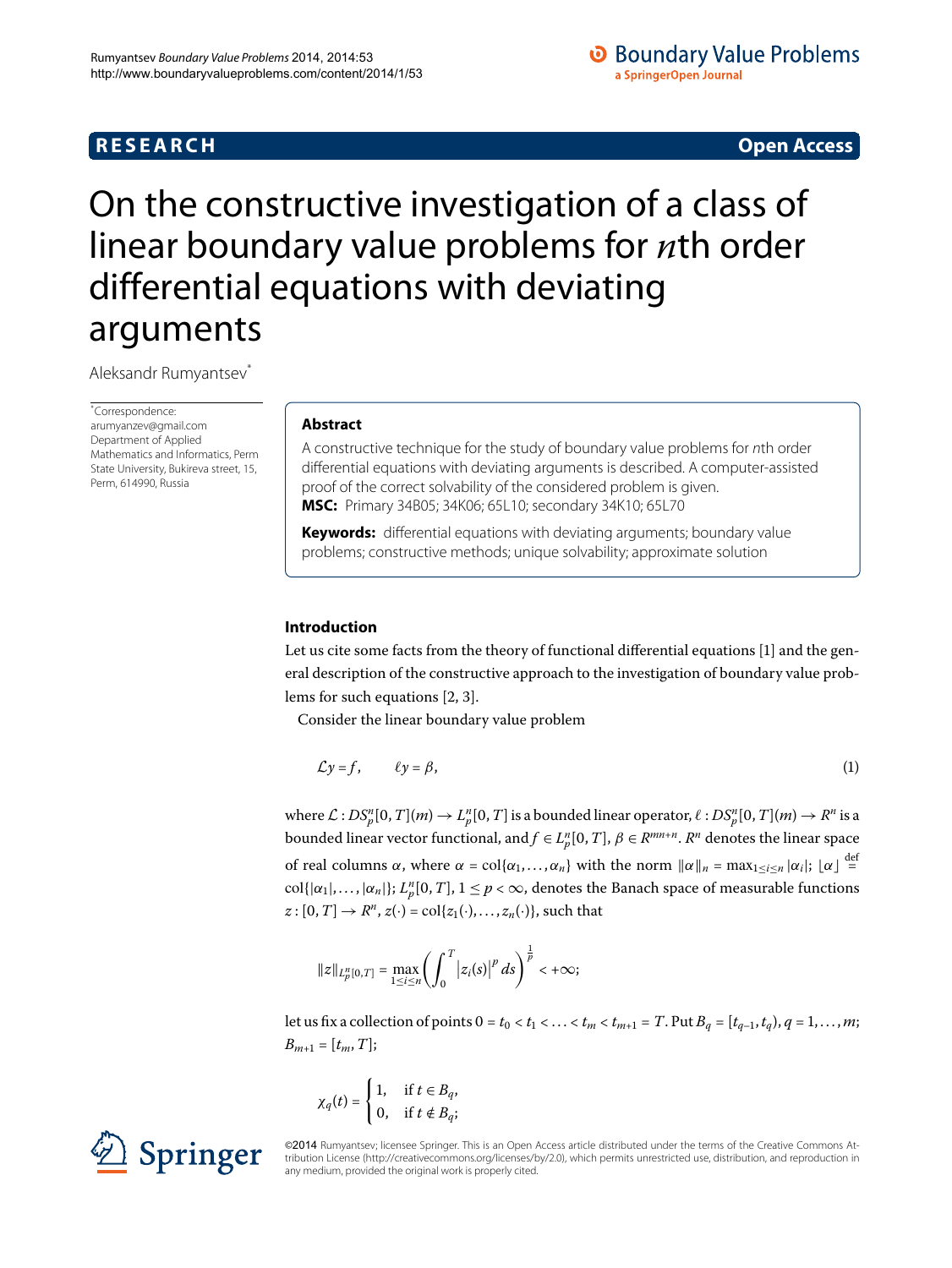$DS_p^n[0, T](m)$  denotes the Banach space of all functions  $y : [0, T] \to R^n$  with  $\dot{y} \in L_p^n[0, T]$ and the representation:

$$
y(t) = y(0) + \int_0^t \dot{y}(s) \, ds + \sum_{q=1}^m \chi_{[t_q, T]}(t) \Delta y(t_q),
$$

where  $\Delta y(t_q) = y(t_q) - y(t_q - 0)$ ;  $\chi_{[t_q, T]}(t) = \begin{cases} 1, & \text{if } t \in [t_q, T], \\ 0, & \text{if } t \notin [t_q, T]; \end{cases} \Delta y \stackrel{\text{def}}{=} \text{col}\{y(0), \Delta y(t_1), \ldots, \Delta y(t_m)\},$ with the norm

<span id="page-1-0"></span>
$$
\|y\|_{DS_p^n[0,T]}(m) = \|\dot{y}\|_{L_p^n[0,T]} + \|\Delta y\|_{mn+n}.
$$

We assume that the principal boundary value problem

$$
\mathcal{L}y = f, \qquad \Delta y = \alpha, \quad f \in L_p^n[0, T], \alpha \in R^{mn+n}, \tag{2}
$$

is correctly solvable. Then under these assumptions there exists an  $(mn + n) \times (mn + n)$ fundamental matrix **Y** for the homogeneous equation:

<span id="page-1-1"></span>
$$
\mathcal{L}y = 0. \tag{3}
$$

The following statement holds: the problem (1[\)](#page-0-1) is uniquely solvable for any  $f$ ,  $\alpha$  if and only if the  $(mn + n) \times (mn + n)$  matrix  $\Gamma$ ,

$$
\Gamma \stackrel{\text{def}}{=} \ell Y \tag{4}
$$

(each column of the  $(mn + n) \times (mn + n)$  matrix  $\Gamma$  is the result of applying of the functional  $\ell$  to the corresponding column of the matrix  $\mathbf{Y})$  $\mathbf{Y})$  is invertible. The problem (2) is correctly solvable for a broad class of equations, including

• the ordinary differential equation

def

$$
\mathcal{L}y \stackrel{\text{def}}{=} \dot{y}(t) + P(t)y(t) = f(t), \quad t \in [0, T];
$$
  

$$
P(\cdot) = \left\{ p(\cdot)_{ij} \right\}_{i,j=1}^n, \qquad p_{ij} \in L_p^1[0, T];
$$

• and a differential equation with concentrated delays

$$
\mathcal{L}y \stackrel{\text{def}}{=} \dot{y}_i(t) + \sum_{j=1}^n p_{ij}(t)y_j[h_{ij}(t)] = f_i(t), \quad t \in [0, T];
$$
  

$$
h_{ij}(\xi) = 0, \quad \xi < 0,
$$
  

$$
p_{ij} \in L_p^1[0, T], \qquad h_{ij} \le t, \quad i, j = 1, ... n.
$$

It should be noted that in the more general case of a differential equation with deviating arguments, the problem (2[\)](#page-1-0) does not have this property and some further investigation is required. For example, define the space  $DS_1^1(1)$  on the partition  $[0, \frac{1}{2}, 1]$  and consider the principal boundary value problem

$$
\dot{x}(t) = x(1) + f(t), \quad t \in [0,1], \qquad \Delta x = \text{col}\{\alpha, 0\}, \quad f \in L_1^1[0,1], \alpha \in R.
$$

It easy to see that this problem has a unique solution only for  $\alpha = -\int_0^1 f(s) \, ds$ .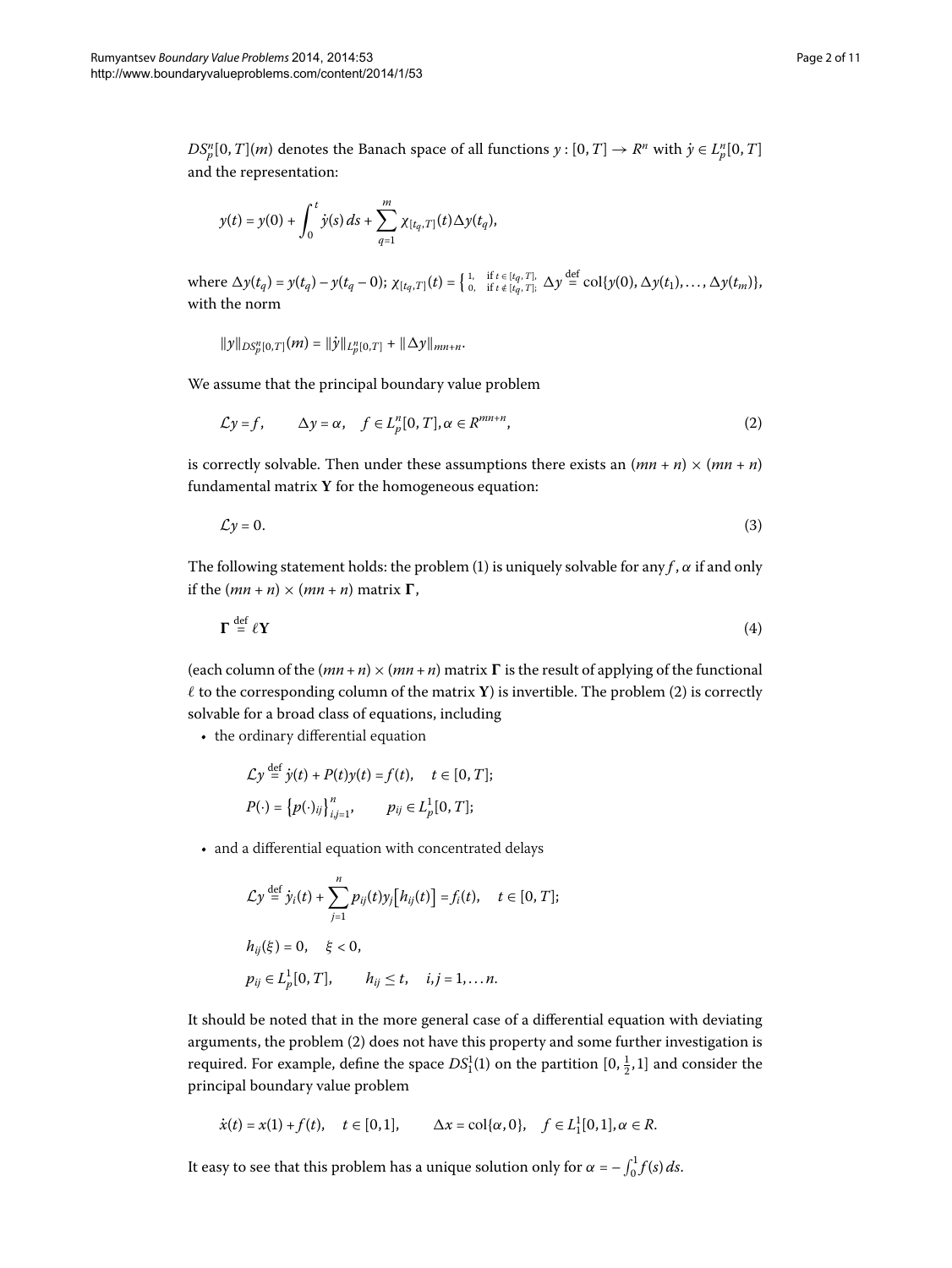The key idea of the constructive study of the solvability of the problem (1[\)](#page-0-1) is as follows.

• Two  $(mn + n) \times (mn + n)$  matrices, <sup>a</sup>**T** and <sup>*v*</sup>**T**, with rational elements are constructed according to a specially developed procedure based on a computer-assisted proof, such that

$$
\left\lfloor \Gamma - {}^{\text{\rm a}}\Gamma \right\rfloor \leq \left\lfloor {}^{\text{\rm v}}\Gamma \right\rfloor;
$$

let  $R^{n \times n}$  denotes the linear space of real  $n \times n$ -matrices  $\mathbf{A} = \{a_{ij}\}_{i,j=1}^n$  with the norm  $||\mathbf{A}||_{R^{n \times n}} = \max_{1 \le i \le n} \sum_{j=1}^{n} |a_{ij}|;$   $|\mathbf{A}| \stackrel{\text{def}}{=} {(|a_{ij}|)}_{i,j=1}^{n}$ .

- The invertibility of the matrix <sup>*a*</sup>**T** is verified using exact arithmetic.
- If there exists an inverse matrix  ${}^a\Gamma^{-1}$ , it should be checked whether

<span id="page-2-0"></span>
$$
\|{}^{\nu}\Gamma\|_{R^{mn+n}} < \frac{1}{\|{}^a\Gamma^{-1}\|_{R^{mn+n}}}\tag{5}
$$

holds, from which, by the theorem on the inverse operator  $[4, p.207]$  $[4, p.207]$ , it follows that

the matrix  $\Gamma$  is invertible, *i.e.*, the boundary value problem (1[\)](#page-0-1) is correctly solvable.

Further, the suggested general scheme of the constructive investigation will be applied to the boundary value problem for the *n*th order differential equation with deviating arguments.

#### **A class of functions and operators**

The constructive techniques for the study of equations with deviating arguments described below are based on a specific approximation of original problems within the class of computable functions and operators  $[2]$  $[2]$ . In what follows, we assume that the spaces  $DS_p^n[0,T](m)$  and  $WS_p^n[0,T](m)$  are constructed by means of the partition

$$
0 = t_0 < t_1 < \cdots < t_m < t_{m+1} = T,\tag{6}
$$

where  $t_q$ ,  $q = 1, ..., m + 1$ , are rational numbers. The sets  $B_q = [t_{q-1}, t_q)$ ,  $q = 1, ..., m; B_{m+1}$ [*tm*,*T*], and the corresponding characteristic functions *χq*(·) are defined with respect to the same partition.  $WS_p^n[0,T](m)$  denotes the Banach space of functions  $y:[0,T]\rightarrow R^1,$ with  $y^{(n)} \in L_p^1[0, T]$ ,  $y^{(i)} \in DS_p^1[0, T](m)$ ,  $i = 0, ..., n - 1$ , and the representation

$$
y(t) = \int_0^t \frac{(t-s)^{(n-1)}}{(n-1)!} y^{(n)}(s) ds + \sum_{i=0}^{n-1} \frac{t^i}{i!} y^{(i)}(0)
$$
  
+ 
$$
\sum_{i=0}^{n-1} \sum_{q=1}^m \frac{(t-t_q)^i}{i!} \chi_{[t_q, T]}(t) \Delta y^{(i)}(t_q);
$$
  

$$
\Delta y^{(i)}(t_q) = y^{(i)}(t_q) - y^{(i)}(t_q - 0),
$$
  

$$
\Delta^n y = \text{col}\big\{y(0), y^{(1)}(0), \dots, y^{(n-1)}(0), \Delta y(t_1), \Delta y^{(1)}(t_1), \dots,
$$
  

$$
\Delta y^{(n-1)}(t_1), \dots, \Delta y^{(1)}(t_m), \Delta y^{(2)}(t_m), \dots, \Delta y^{(n-1)}(t_m)\big\},
$$

with the norm

$$
\|y\|_{WS_p^n[0,T](m)} = \|\dot{y}\|_{L_p^1[0,T]} + \left\| \Delta^n y \right\|_{mn+n}.
$$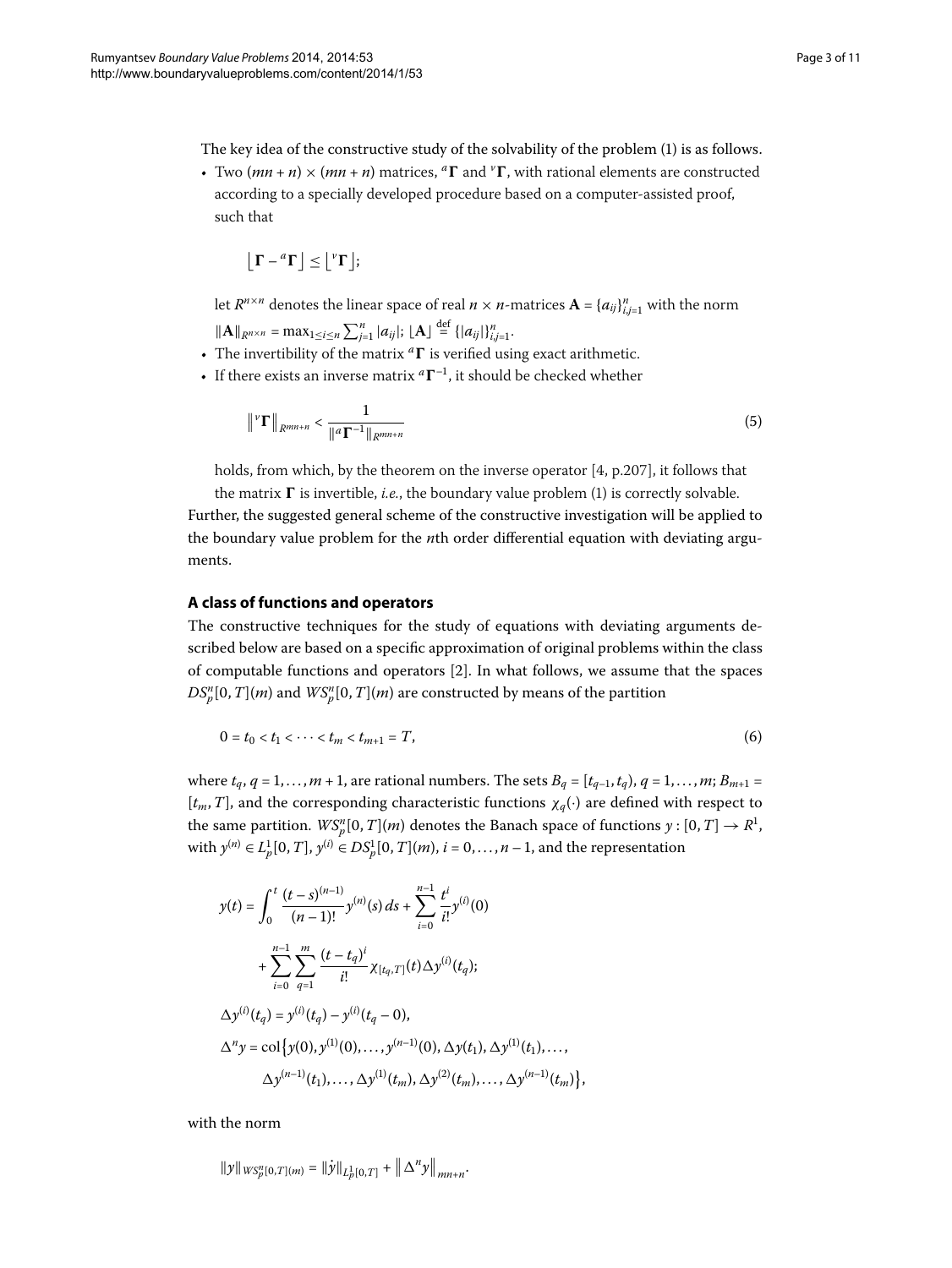$D_p^n[0,T]$  denotes the Banach space of absolutely continuous functions  $x:[0,T]\rightarrow R^n$  such that  $\dot{x} \in L_p^n[0, T]$ , with the norm

<span id="page-3-0"></span>
$$
||x||_{D_p^n[0,T]} = ||x(0)||_n + ||\dot{x}||_{L_p^n[0,T]}.
$$

**Definition 1** A function  $y \in DS_p^n[0, T](m)$  is said to possess the property C (*is computable*) if its components as well as the components of the functions  $\dot{y}(\cdot)$  and  $\int_0^{(\cdot)} y(s) \, ds$  take rational values at rational values of their arguments.

Let  $y \in DS_p^n[0, T](m)$ . The property  $C$  is satisfied by functions  $y$  of the form

$$
y(t) = \sum_{q=1}^{m} \chi_q(t) p_q(t), \quad t \in [0, T],
$$
\n(7)

where the components  $p_q : [0, T] \to \mathbb{R}^n$ ,  $q = 1, ..., m$  are polynomials with rational coefficients. We denote by  $\mathcal{P}_m^n$  the set of all  $y \in DS_p^n[0, T](m)$  $y \in DS_p^n[0, T](m)$  of the form (7).

**Definition 2** A function  $y \in WS_p^n[0,T](m)$  is said to possess the property C (*is computable*) if this function and the functions  $y^{(i)}(\cdot)$ ,  $i = 1, ..., n$  and  $\int_0^{(\cdot)} y(s) ds$  take rational values at rational values of their arguments.

Obviously, the functions  $y \in WS_p^n[0, T](m)$  with  $y^{(n)} \in \mathcal{P}_m^n$  possess the property  $\mathcal{C}.$ 

**Definition 3** A function  $h: [0, T] \to \mathbb{R}^1$  is said to be computable over the partition (6) if *h* possesses the property C and for every *j* = 1, ..., *m* there exists an integer  $q_i$ ,  $0 \le q_i \le j$ , such that  $h(t) \in B_{q_i}$  as  $t \in B_j$ .

An example of a function that is computable over the partition (6) is  $h : [0, T] \rightarrow R^1$  such that

$$
h(t) = \sum_{q=1}^{m+1} \chi_q(t) h_q, \quad 0 \le h_q \le t_q, t \in [0, T],
$$

where  $h_q$ ,  $q = 1, ..., m + 1$ , are rational constants.

**Definition 4** A function  $h: [0, T] \to R^1$  is said to be computable over the partition (6) in the generalized sense if *h* possesses the property C, and for every  $j = 1, ..., m$ , there exists an integer  $q_j$ ,  $0 \le q_j \le m+1$ , such that  $h(t) \in B_{q_j}$ , as  $t \in B_j$ .

An example of a function that is computable over the partition  $(6)$  $(6)$  in the generalized sense is  $h: [1, T] \rightarrow R^1$  such that

$$
h(t) = \sum_{q=1}^{m+1} \chi_q(t) h_q, \quad t \in [0, T],
$$

where  $h_q \in [0, T]$ ,  $q = 1, \ldots, m + 1$ , are rational constants.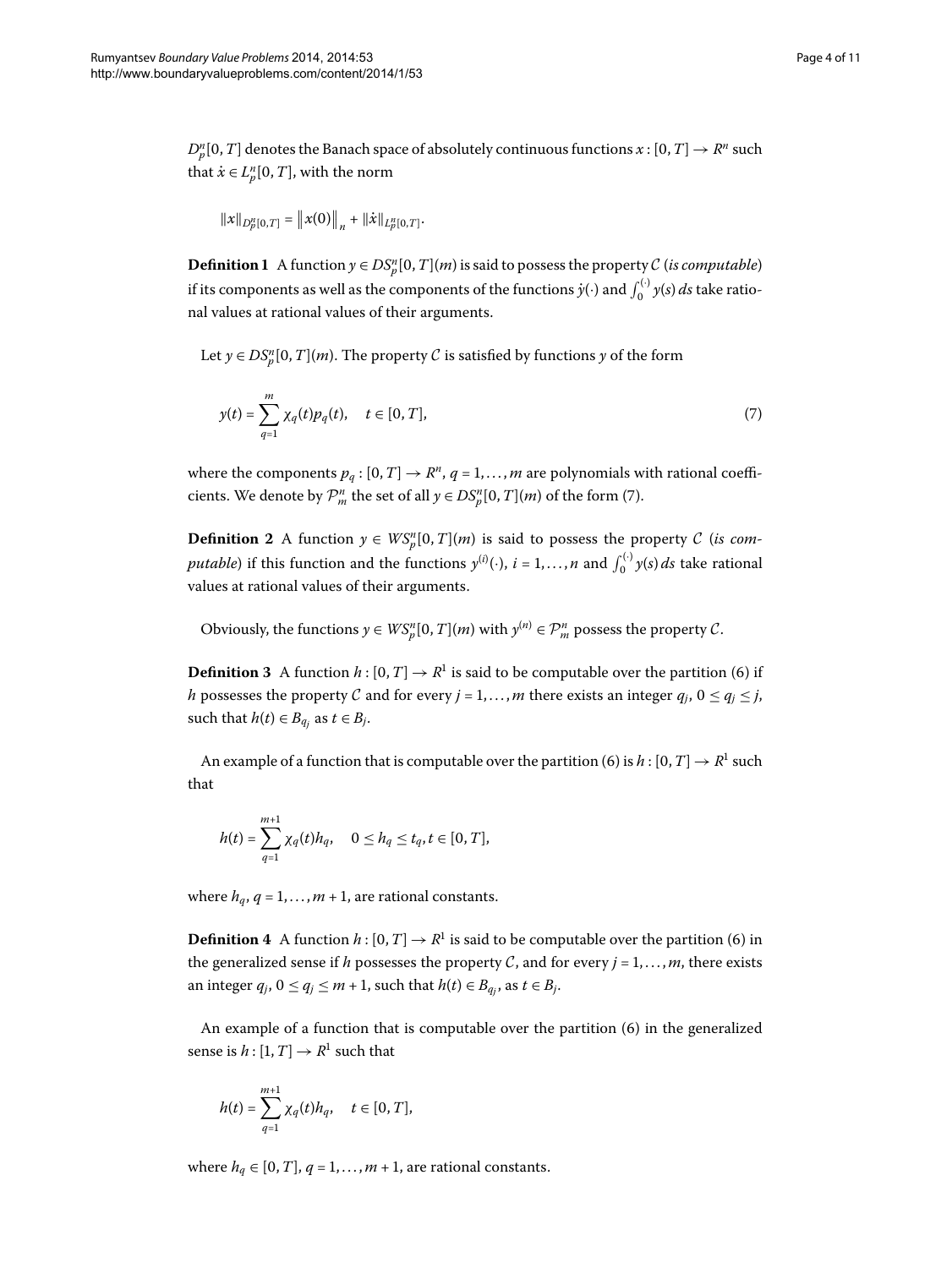**Definition 5** A bounded linear operator  $\mathcal{L}: WS_p^n[0,T](m) \to L_p^n[0,T]$  is said to possess the property  $\mathcal C$  (*is computable*) if it maps  $\mathcal P_m^n$  into itself.

An example of an operator that is computable is

<span id="page-4-0"></span>
$$
(\mathcal{L}^n y)(t) \equiv y^{(n)}(t) + \sum_{i=0}^{n-1} \sum_{j=1}^{n_i} p_{ij}(t) y^{(i)} [h_{ij}(t)] = f(t),
$$
  

$$
y^{(i)}(\xi) = 0, \quad \xi \notin [0, T], t \in [0, T],
$$

if the coefficients  $p_{ij}$  are the elements of the set  $\mathcal{P}_m^n$  and the functions  $h_{ij}$  are computable over the partition  $(6)$  in the generalized sense.

#### **Problem setting**

Consider the linear boundary value problem

$$
(\mathcal{L}^{n} y)(t) \equiv y^{(n)}(t) + \sum_{i=0}^{n-1} \sum_{j=1}^{n_i} p_{ij}(t) y^{(i)} [h_{ij}(t)] = f(t),
$$
  
\n
$$
y^{(i)}(\xi) = \begin{cases} \phi_i^{0}(\xi), & \xi < 0, \\ \phi_i^{T}(\xi), & \xi > T, \end{cases} t \in [0, T],
$$
  
\n
$$
\ell^{k} y \equiv \int_0^{T} \varphi_k(s) y^{(n)}(s) ds + \sum_{i=0}^{n-1} \psi_{i0}^{k} y^{(i)}(0)
$$
  
\n
$$
+ \sum_{i=0}^{n-1} \sum_{q=1}^{m} \psi_{iq}^{k} \Delta y^{(i)}(t_q) = \beta_k, \quad k = 1, ..., mn + n,
$$
\n(8)

where  $y \in WS_p^n[0, T](m)$ ,  $1 \le p < \infty$ ,  $p_{ij}$ , and  $f \in L_p^1[0, T]$ , the  $h_{ij}(\cdot)$  are continuous and strictly monotonic functions over every  $B_q$ ,  $i = 0, \ldots, n-1, j = 1, \ldots, n_i$ ,

$$
\varphi_k \in \begin{cases} CS^1[0, T](m), & p = 1, \\ L^1_{p'}[0, T], & p > 1, \end{cases}
$$

*β*<sub>*k*</sub> and  $\psi_{iq}^k \in R^1$ ,  $k = 1, ..., mn + n$ ,  $q = 0, ..., m$ .  $CS^n[0, T](m)$  denotes the Banach space of functions  $x : [0, T] \rightarrow R^n$ , defined by the equality

$$
x(t) = \sum_{q=1}^{m+1} \chi_q(t) x_q(t), \quad t \in [0, T],
$$
  

$$
x_q(\cdot) = \text{col}\big\{x_q^1(\cdot), \dots, x_q^n(\cdot)\big\},
$$

where  $x_q^i$ ,  $q = 1, ..., m + 1$ ,  $i = 1, ..., n$ , are continuous functions, and

$$
||x||_{CS^{n}[0,T](m)} = \max_{1 \leq i \leq n} \sup_{t \in [0,T]} |x^{i}(t)|;
$$

*p* denotes the adjoint index to *p*:

$$
p' = \begin{cases} \frac{p}{p-1}, & \text{if } p > 1, \\ \infty, & \text{if } p = 1. \end{cases}
$$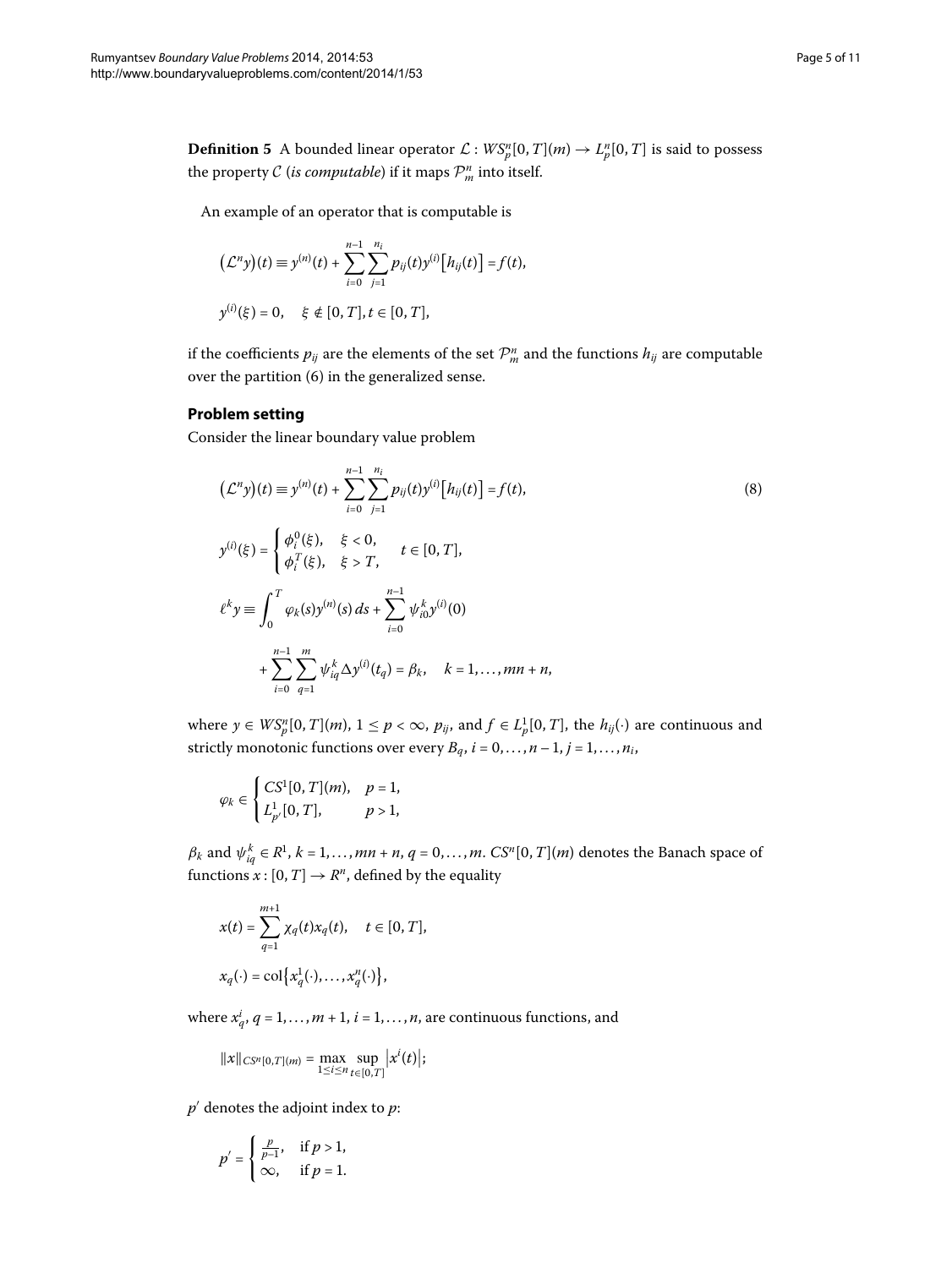Consider the principal boundary value problem corresponding to [\(](#page-4-0)8):

<span id="page-5-0"></span>
$$
(\mathcal{L}^n y)(t) \equiv y^{(n)}(t) + \sum_{i=0}^{n-1} \sum_{j=1}^{n_i} p_{ij}(t) y^{(i)} [h_{ij}(t)] = f(t),
$$
  
\n
$$
y^{(i)}(\xi) = \begin{cases} \varphi_i^0(\xi), & \xi < 0, \\ \varphi_i^T(\xi), & \xi > T, \end{cases} t \in [0, T],
$$
  
\n
$$
\Delta^n y = \alpha, \quad \alpha = \text{col}\{\alpha_1, ..., \alpha_{mn+n}\},
$$
\n(9)

under the same assumptions on the problem parameters.

The procedure for the constructive study of the problem  $(8)$  $(8)$  consists of the following steps:

- approximation of the problem  $(8)$  within the class of computable functions and operators,
- $\cdot$  study of the principal boundary value problem [\(](#page-5-0)9),
- analysis of its solvability.

#### **Approximation of the problem within the class of computable operators**

Fix  $q = 1, \ldots, m + 1$ . Approximate  $p_{ij}$  and  $f$  on the set  $B_q$  by polynomials  ${}^a p_{ij}^q$  and  ${}^a f_q$  with rational coefficients and define the rational error bounds:

$$
{}^{\nu}P_{ij}^{q} \geq \|p_{ij} - {}^aP_{ij}^{q}\|_{L^1_p[t_{q-1}, t_q]}, \qquad {}^{\nu}f_q \geq \|f - {}^a f_q\|_{L^1_p[t_{q-1}, t_q]}.
$$

Now define

$$
{}^ap_{ij}(t)=\sum_{q=1}^{m+1}\chi_q(t)^ap^q_{ij}(t),\qquad {}^af(t)=\sum_{q=1}^{m+1}\chi_q(t)^qf_q(t),\quad t\in[0,T],
$$

for  $i = 0, ..., n - 1$  and  $j = 1, ..., n_i$ .

#### **Approximation of the** *hij*

Find rational approximations  ${}^a \bar{h}^q_{ij}$  of  $h_{ij}(t_q),$   $i=0,\ldots,n-1,$   $j=1,\ldots,n_i,$   $q=1,\ldots,m+1,$  and define rational *vh* such that

$$
{}^a\bar{h}^q_{ij} - {}^v h \leq h_{ij}(t_q) \leq {}^a\bar{h}^q_{ij} + {}^v h,
$$

and define a rational constant  $h_\triangle = GCD\{^a \bar{h}^q_{ij}\}$ . Fix  $i=0,\ldots,n-1, j=1,\ldots,n_i,$  and construct the collection of points {*ah<sup>ν</sup> ij*} by the rule:

$$
{}^{a}h_{ij}^{\nu} = \min_{0 \le q \le m+1} \{ {}^{a}\bar{h}_{ij}^{q}\} + \nu \frac{\max_{0 \le q \le m+1} \{ {}^{a}\bar{h}_{ij}^{q}\} - \min_{0 \le q \le m+1} \{ {}^{a}\bar{h}_{ij}^{q}\}}{m_{ij}},
$$
  

$$
\nu = 0, \dots, m_{ij}, m_{ij} = h_{\triangle}\bar{\nu}_{ij};
$$

here the positive integer parameter  $\bar{v}_{ij}$  defines the accuracy of the approximation to  $h_{ij}$ , assuming that  ${}^a h_{ij}^{\nu-1} + {}^\nu h < {}^a h_{ij}^\nu - {}^\nu h$ ,  $\nu = 1,\ldots,m_{ij}.$  We denote by  $\nu_{ij}^q$ ,  $q = 0,\ldots,m+1,$  a value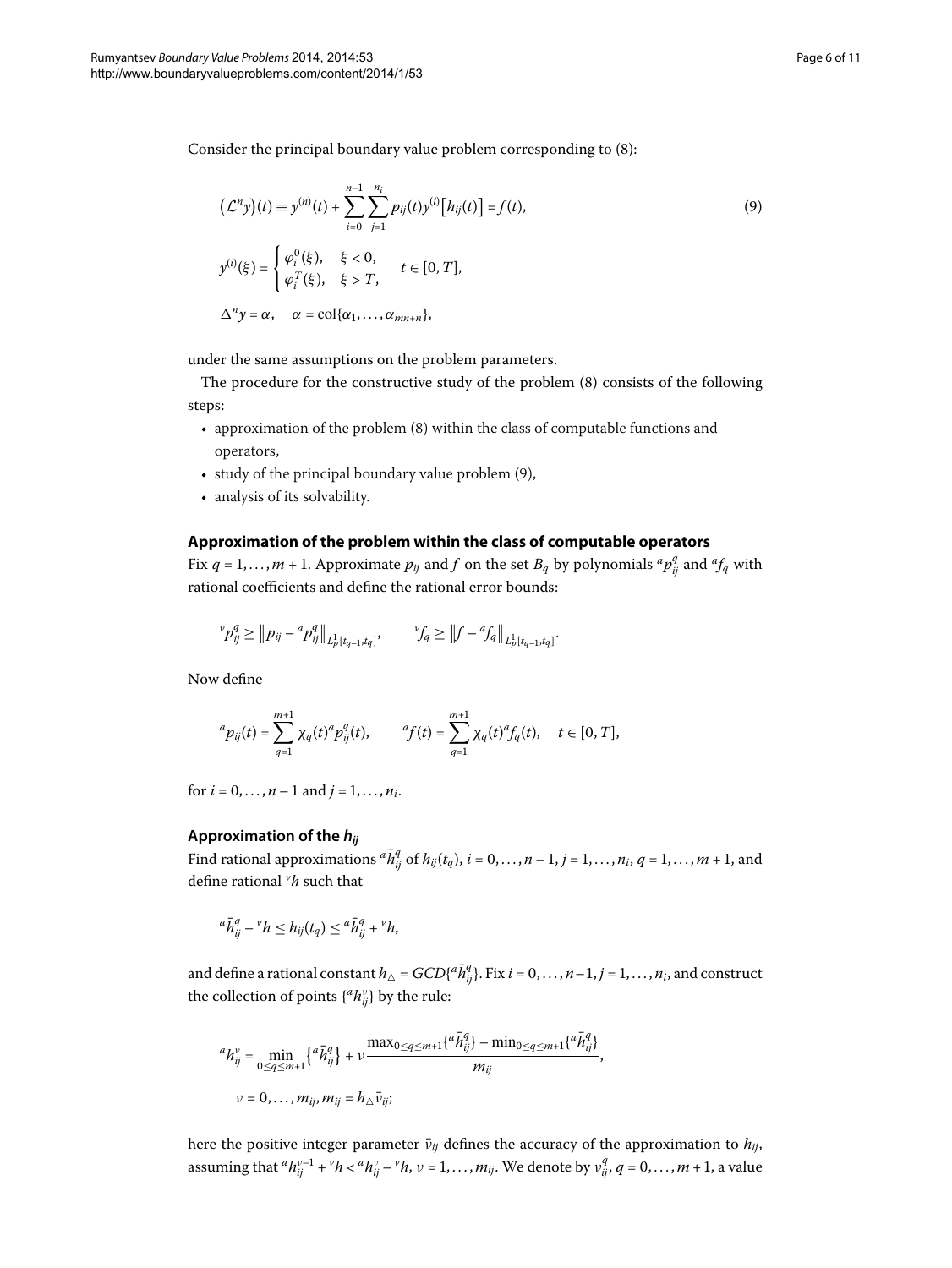that

of *ν* such that  ${}^a h_{ij}^{\nu_{ij}^q} = {}^a \bar{h}_{ij}^q$ . For  $q = 1, ..., m + 1$ , we denote  $m_{ij}^q + 1$  for the number of values  ${}^a h^{\nu}_{ij}$  that belong reliably to the inverse image of  $h_{ij}$  in the set  $B_q$ . We define the elements of

the set 
$$
\mathcal{I}_{ij}^q = \{^a \tilde{h}_{ij}^{qv}\}_{v=0}^{m_{ij}^q}
$$
 as follows:  
\n1.  $^a \tilde{h}_{ij}^{qv} = {^a h}_{ij}^{v_{ij}^{q-1}+v}$ ,  $v = 0, ..., m_{ij}^q$ , if  $h_{ij}$  is strictly increasing on  $B_q$ ;  
\n2.  $^a \tilde{h}_{ij}^{qv} = {^a h}_{ij}^{v_{ij}^{q-1}+v}$ ,  $v = 0, ..., m_{ij}^q$ , if  $h_{ij}$  is strictly decreasing on  $B_q$ .  
\nNext define the pairs of constants  $\begin{bmatrix} {^a}t_{ij}^{qv}, {^v}t_{ij}^{qv} \end{bmatrix}$ ,  $\begin{bmatrix} {^a}t_{ij}^{qv}, {^v}t_{ij}^{qv} \end{bmatrix}$ ,  $v = 0, ..., m_{ij}^q$ , such

$$
h_{ij}^{-1}(\begin{matrix} \tilde{h}_{ij}^{qv} \end{matrix}) \in \begin{bmatrix} a_f q^v & a_f q^v & + {}^v t f^q_{ij} \\ 1 & 1 \end{bmatrix};
$$
  
\n
$$
h_{ij}^{-1}(\begin{matrix} \tilde{h}_{ij}^{qv} + {}^v h \end{matrix}) \in \begin{bmatrix} a_f q^v & a_f q^v & + {}^v t f^q_{ij} \\ 2 & 1 \end{bmatrix};
$$

We also assume that the following conditions hold:

$$
_{1}^{a}t_{ij}^{q\nu}+{_{1}^{v}}t_{ij}^{q\nu}<{}_{2}^{a}t_{ij}^{q\nu};\qquad \ \ t_{q-1}<{}_{1}^{a}t_{ij}^{q1};\qquad \ \ \, _{2}^{a}t_{ij}^{q(m_{ij}^{q}-1)}+{_{2}^{v}}t_{ij}^{q(m_{ij}^{q}-1)}
$$

which can always be satisfied by means of the accuracy of the calculation of the function  $h_{ij}^{-1}$  for the given points. Further, we construct the set  $\mathcal{J}_{ij}^q = \{t_{ij}^{qv}\}, v = 0, \ldots, m_{ij}^q,$ 

$$
t_{ij}^{qv}=\frac{{}^{a}_{i}t_{ij}^{qv}+\frac{\nu}{1}t_{ij}^{qv}+\frac{a}{2}t_{ij}^{qv}}{2}.
$$

From the order of the points  $t_{ij}^{q\nu}$  ,  $\nu = 0, \ldots, m_{ij}^q$ , it follows that

$$
t_{q-1} = t_{ij}^{q0} < t_{ij}^{q1} < \cdots < t_{ij}^{(m_{ij}^{q}-1)} < t_{ij}^{qm_{ij}^{q}} = t_q;
$$
\n
$$
a\tilde{h}_{ij}^{qv} - {}^{\nu}h \le h(t_{ij}^{qv}) \le a\tilde{h}_{ij}^{qv} + {}^{\nu}h, \quad \nu = 0, \ldots, m_{ij}^{q}.
$$
\n
$$
(10)
$$

Next put

$$
B_{ij}^{qv} = \left[ t_{ij}^{q(\nu-1)}, t_{ij}^{qv} \right), \quad v = 1, \dots, m_{ij}^q - 1;
$$
  

$$
B_{ij}^{qm_{ij}^q} = \begin{cases} \left[ t_{ij}^{q(m_{ij}^q-1)}, t_q \right), & q < m+1, \\ \left[ t_{ij}^{q(q_m_{ij}^k-1)}, T \right], & q = m+1, \end{cases}
$$

and denote by  $\chi_{ij}^{qv}(\cdot)$  the characteristic function of  $B_{ij}^{qv}$ ,  $v = 1, ..., m_{ij}^q$ . We construct the function  ${}^a h_{ij}(\cdot)$  by the following rule:

<span id="page-6-0"></span>
$$
{}^{a}h_{ij}(t) = \sum_{q=1}^{m+1} \sum_{\nu=1}^{m_{ij}^{q}} \chi_{ij}^{q\nu}(t) {}^{a} \tilde{h}_{ij}^{q(\nu-1)}, \quad t \in [0, T]. \tag{11}
$$

Define the set of points  $\mathcal J$  by

$$
\mathcal{J} = \bigcup_{i=0}^{n-1} \bigcup_{j=1}^{n_i} \bigcup_{q=1}^{m+1} \mathcal{J}_{ij}^q
$$
\n(12)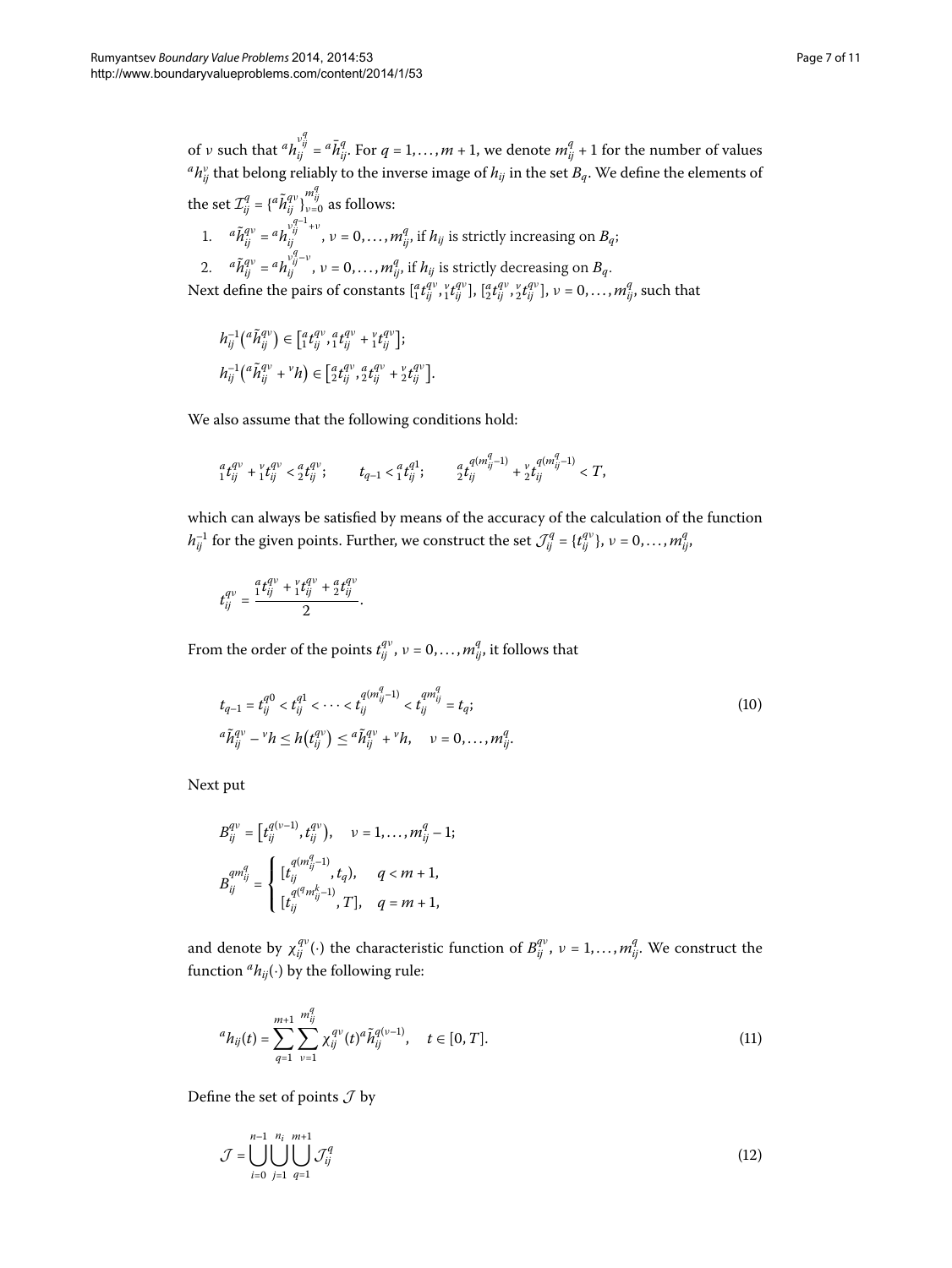(excluding duplicate elements). By construction, the  ${}^{\alpha}h_{ij}$ ,  $i = 0, ..., n - 1$ ,  $j = 1, ..., n_i$ , are computable over the partition  $(12)$  $(12)$  in the generalized sense.

Below suppose that  $\phi_i^0 \in D_p^1[h_0^*,0], \phi_i^T \in D_p^1[T,h_T^*], i = 0,\ldots,n-1$ , and define the constants  $h_0^*$  and  $h_T^*$  by the equalities

$$
\begin{aligned} h_0^* &= \min_{\substack{0 \le i \le n-1 \\ 1 \le j \le n_i}} \Big\{ b_{ij}^0 \Big\}, \\ b_{ij}^0 &= \min \Big\{ \min_{t \in [0,T]} \Big\{ h_{ij}(t) \Big\}, \min_{0 \le \nu \le m_{ij}} \Big\{^a h_{ij}^{\nu} - {^{\nu}h} \Big\} \Big\}, \\ h_T^* &= \max_{\substack{0 \le i \le n-1 \\ 1 \le j \le n_i}} \Big\{ b_{ij}^T \Big\}, \\ b_{ij}^T &= \max \Big\{ \min_{t \in [0,T]} \Big\{ h_{ij}(t) \Big\}, \max_{0 \le \nu \le m_{ij}} \Big\{^a h_{ij}^{\nu} + {^{\nu}h} \Big\} \Big\}. \end{aligned}
$$

We approximate the functions  $\phi_i^0$ ,  $\phi_i^T$  by polynomials  ${}^a\phi_i^0$ ,  ${}^a\phi_i^T$  with rational coefficients and with rational error bounds  $\{v_0^v \phi_i^0, v_1^v \phi_i^0\}$ ,  $\{v_0^v \phi_i^T, v_1^v \phi_i^T\}$ :

$$
\begin{aligned}\n\ _{0}^{\nu} \phi_{i}^{0} &\geq |\phi_{i}^{0}(h_{0}^{*}) - \alpha \phi_{i}^{0}(h_{0}^{*})|, & \ _{1}^{\nu} \phi_{i}^{0} &\geq \|\dot{\phi}_{i}^{0} - \alpha \dot{\phi}_{i}^{0}\|_{L_{p}^{1}(h_{0}^{*},0]}, \\
\\ \ _{0}^{\nu} \phi_{i}^{T} &\geq |\phi_{i}^{T}(T) - \alpha \phi_{i}^{T}(T)|, & \ _{1}^{\nu} \phi_{i}^{T} &\geq \|\dot{\phi}_{i}^{T} - \alpha \dot{\phi}_{i}^{T}\|_{L_{p}^{1}(T,h_{T}^{*})}.\n\end{aligned}
$$

### **Approximation of the functional** *<sup>k</sup>*

The real numbers  $\beta_i$ ,  $i = 1, ..., mn + n$ , are approximated by rational numbers  ${}^{\alpha} \beta_i$  with rational error bounds  $^v\beta_i \geq |\beta_i - {}^a\beta_i|$ . The constants  $\psi_{iq}^k$  are approximated by rational numbers  ${}^a\psi^k_{iq}$  with rational error bounds  ${}^{\nu}\psi^k_{iq} \ge |\psi^k_{iq} - {}^a\psi^k_{iq}|, \, i=0,\ldots,n-1; \, q=0,\ldots,m;$  $k = 1, \ldots, mn + n$ . On each  $B_q$ ,  $q = 1, \ldots, m + 1$ , the functions  $\phi_j$ ,  $j = 1, \ldots, mn + n$ , are approximated by the polynomials  ${}^d\phi_j^q$  with rational coefficients and with rational error bounds  $\phi^q_j \geq \|\alpha^q_j - \phi^q_j\|_{L^1_{p'}[t_{q-1},t_q]}.$  Define the functions  ${}^a\phi_j(\cdot)$  by the equalities

$$
^{a}\phi_{j}(t)=\sum_{q=1}^{m}\chi_{q}(t)^{a}\phi_{j}^{q}(t),\quad t\in[0,T],j=1,\ldots,mn+n.
$$

Let us write the boundary value problem approximating the problem [\(](#page-4-0)8) as follows:

$$
\begin{aligned}\n\left(^{a} \mathcal{L}^{n} y\right)(t) &\equiv y^{(n)}(t) + \sum_{i=0}^{n-1} \sum_{j=1}^{n_{i}} {}^{a} p_{ij}(t) y^{(i)} \left[ {}^{a} h_{ij}(t) \right] = {}^{a} f(t), \\
y^{(i)}(\xi) &= \begin{cases}\n\frac{a}{\phi_{i}^{0}}(\xi), & \xi < 0, \\
\frac{a}{\phi_{i}^{T}}(\xi), & \xi > T,\n\end{cases} \quad t \in [0, T], \\
a \ell^{k} y &\equiv \int_{0}^{T} {}^{a} \varphi_{k}(s) y^{(n)}(s) \, ds + \sum_{i=0}^{n-1} {}^{a} \psi_{i0}^{k} y^{(i)}(0) \\
&+ \sum_{i=0}^{n-1} \sum_{q=1}^{m} {}^{a} \psi_{iq}^{k} \Delta y^{(i)}(t_{q}) = {}^{a} \beta_{k}, & k = 1, \dots, mn + n.\n\end{aligned}
$$
\n(13)

Note that the operators  ${}^a {\cal L}^n$  and  ${}^a {\ell}^k$  are computable by construction.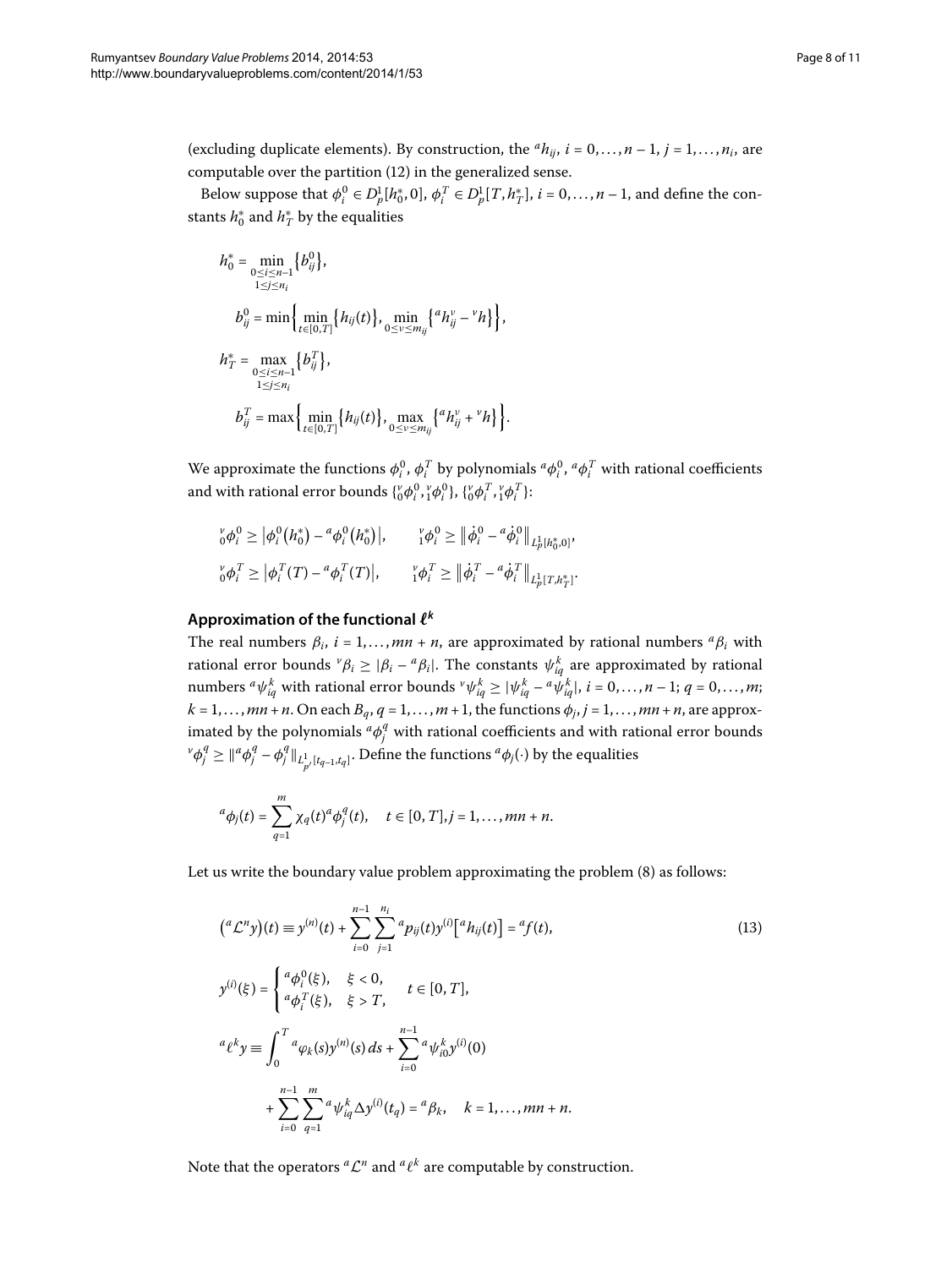#### **Study of the principal boundary value problem**

The aim of this study is to check whether the problem (9[\)](#page-5-0) is correctly solvable, having in mind the computer-assisted proof techniques. This issue is described in detail in [5[\]](#page-10-4). Below suppose that the problem (9) is correctly solvable. Then there exists a fundamental system  $y_k$ ,  $k = 1, ..., mn + n$  of the homogeneous equation

$$
(\mathcal{L}^n y)(t) \equiv y^{(n)}(t) + \sum_{i=0}^{n-1} \sum_{j=1}^{n_i} p_{ij}(t) y^{(i)} [h_{ij}(t)] = 0,
$$
  

$$
y^{(i)}(\xi) = 0, \quad \xi \notin [0, T]; t \in [0, T],
$$
 (14)

and a fundamental system  $\tilde{y}_k$ ,  $k = 1, ..., mn + n$ , of the homogeneous equation

$$
\begin{aligned} \left(^{a} \mathcal{L}^{n} y\right)(t) &\equiv y^{(n)}(t) + \sum_{i=0}^{n-1} \sum_{j=1}^{n_{i}} {}^{a} p_{ij}(t) y^{(i)} \big[ {}^{a} h_{ij}(t) \big] = 0, \\ y^{(i)}(\xi) &= 0, \quad \xi \notin [0, T]; t \in [0, T]. \end{aligned} \tag{15}
$$

Every function  $y_k$  is defined as a solution of the principal boundary value problem

$$
y^{(n)}(t) + \sum_{i=0}^{n-1} \sum_{j=1}^{n_i} p_{ij}(t) y^{(i)} [h_{ij}(t)] = 0,
$$
  
\n
$$
y^{(i)}(\xi) = 0, \quad \xi \notin [0, T]; t \in [0, T],
$$
  
\n
$$
\Delta^n y = \delta_k, \quad \delta_k = {\delta_{kq}}_{q=1}^{mn+n}, \delta_{kq} = \begin{cases} 1, & k = q, \\ 0, & k \neq q, \end{cases}
$$
\n(16)

and every function  $\tilde{y}_k$  is defined as a solution of the principal boundary value problem

$$
y^{(n)}(t) + \sum_{i=0}^{n-1} \sum_{j=1}^{n_i} {^{a}p_{ij}(t)y^{(i)}[ {^{a}h_{ij}(t)} ]} = 0,
$$
  
\n
$$
y^{(i)}(\xi) = 0, \quad \xi \notin [0, T]; t \in [0, T],
$$
  
\n
$$
\Delta^{n}y = \delta_{k}, \quad \delta_{k} = {\delta_{kq}}{^{mn+n}}_{q=1}^{mn+n}, \delta_{kq} = \begin{cases} 1, & k = q, \\ 0, & k \neq q, \end{cases}
$$
 (17)

 $k = 1, \ldots, mn + n$ . Denote by  $\alpha y_k$  an approximation to the functions  $\tilde{y}_k$  and by  $\gamma y_k$  the approximation error bounds:

$$
^{a}y_{k}(t) = \sum_{q=1}^{m+1} \chi_{q}(t)_{q}^{a}y_{k}(t), \qquad \ \ ^{\nu}y_{k}(t) = \sum_{q=1}^{m+1} \chi_{q}(t)_{q}^{\nu}y_{k}, \quad \ t \in [0, T],
$$
\n
$$
_{q}^{\nu}y_{k} \geq \left\|\tilde{y}_{k}^{(n)} - {}_{q}^{\alpha}y_{k}^{(n)}\right\|_{L_{p}^{1}[t_{q-1}, t_{q}]}, \quad k = 1, \ldots, mn + n.
$$

A detailed description of the construction of the functions  ${}^a y_k$  and the estimations of  ${}^v y_k$ ,  $k = 1, ..., mn + n$ , is given in [5[\]](#page-10-4).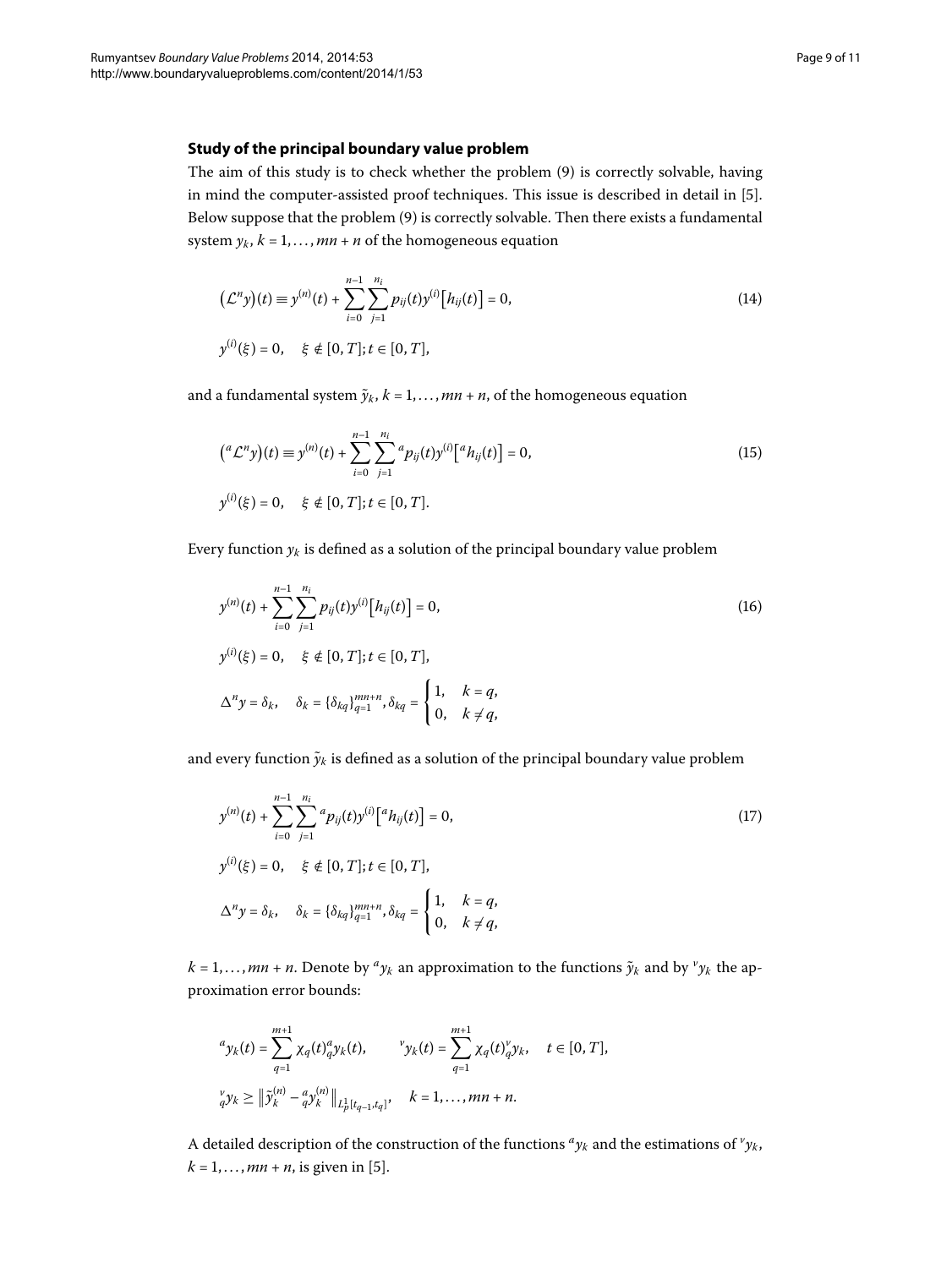#### **Analysis of solvability**

Denote the elements of the matrices  $\mathbf{\Gamma} = {\gamma_{ij}}_{i,j=1}^{mn+n}$ ,  ${}^a\mathbf{\Gamma} = \{^a \gamma_{kj}\}_{k,j=1}^{mn+n}$  and  ${}^v\mathbf{\Gamma} = \{^v \gamma_{kj}\}_{k,j=1}^{mn+n}$  as follows:

<span id="page-9-0"></span>
$$
\gamma_{kj} \stackrel{\text{def}}{=} \ell^k y_j = \int_0^T \phi_k(s) y_j^{(n)}(s) \, ds + \psi_{ij}^k ;
$$
\n
$$
\alpha_{\gamma_{kj}} \stackrel{\text{def}}{=} \int_0^T \alpha_{\phi_k(s)} \alpha_{y_j^{(n)}}(s) \, ds + \alpha_{\psi_{ij}^k j} ;
$$
\n
$$
\gamma_{kj} \geq |\gamma_{kj}| + \sum_{q=1}^m \{ ||\alpha_{\psi_k}^q||_{L^1_{p'}[t_{q-1}, t_q]} \alpha_{y_j}^q + \gamma_{\phi_k}^q \times \alpha_{y_j}^q + \gamma_{\phi_k}^q ||\alpha_{y_j^{(n)}}||_{L^1_p[t_{q-1}, t_q]} \};
$$
\n
$$
i_j = \begin{cases}\nj, & 1 \leq j \leq n; \\
j - n, & n+1 \leq j \leq 2n; \\
\vdots \\
j - mn, & mn + 1 \leq j \leq mn + n; \\
1, & n+1 \leq j \leq n; \\
1, & n+1 \leq j \leq nn; \\
\vdots \\
m, & mn + 1 \leq j \leq mn + n.\n\end{cases}
$$
\n(18)

From definition (18[\)](#page-9-0) it follows that

$$
\mathcal{V}_{\gamma_{kj}} \geq |\gamma_{kj} - \alpha \gamma_{kj}|, \qquad \|\Gamma - \alpha \Gamma\|_{R^{(mn+n)\times (mn+n)}} \leq \|\mathcal{V}\Gamma\|_{R^{(mn+n)\times (mn+n)}},
$$

where the matrix  $\boldsymbol{\Gamma}$  is defined by [\(](#page-1-1)4). Thus we arrived at the following.

**Theorem 1** Let the matrix <sup>a</sup>**T** defined by (18) be invertible, and let the inequality

$$
\|{}^{V}\Gamma\|_{R^{(mn+n)\times(mn+n)}} < \frac{1}{\|{}^{a}\Gamma^{-1}\|_{R^{(mn+n)\times(mn+n)}}} \tag{19}
$$

*hold. Then the boundary value problem* (8[\)](#page-4-0) *is correctly solvable.* 

*Proof* Under the condition of the theorem the inequality

$$
\left\| \boldsymbol{\Gamma} - \boldsymbol{a} \boldsymbol{\Gamma} \right\|_{R^{(mn+n)\times (mn+n)}} < \frac{1}{\left\| \boldsymbol{a} \boldsymbol{\Gamma}^{-1} \right\|_{R^{(mn+n)\times (mn+n)}}} \tag{20}
$$

holds. By the theorem on the inverse operator the matrix  $\boldsymbol{\Gamma}$  is defined by (4[\)](#page-1-1) to be invertible, *i.e.*, the problem [\(](#page-4-0)8) is correctly solvable.  $\Box$ 

#### **Competing interests**

The author declares that he has not competing interests.

#### **Acknowledgements**

The author expresses his sincere thanks to the referees for the careful and noteworthy reading of the manuscript and helpful suggestions that improved the manuscript.

Received: 12 December 2013 Accepted: 21 February 2014 Published: 12 Mar 2014